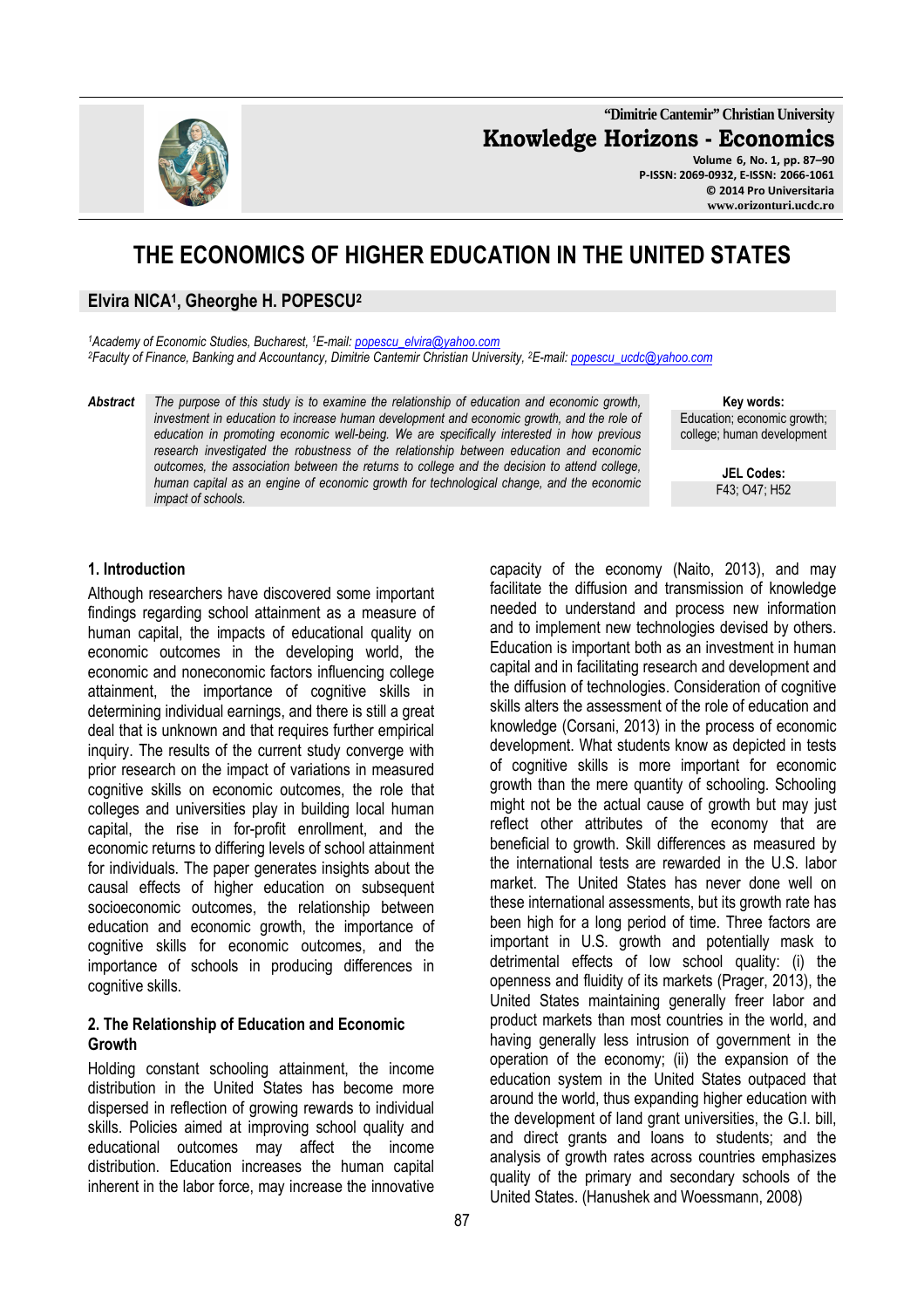The lifeblood of for-profit higher education in the United States is federal student financial aid. The for-profit sector plays an important role in U.S. higher education in an era of public-sector fiscal constraints. For-profit schools offer a wide array of programs, from doctorates to certificates earned in a year or less: they have rapidly expanded their presence in the bachelor's degree and graduate education markets. The large increase in federal higher education spending has coincided with a tightening of state budgets. For-profit colleges have grown rapidly to meet demand; taking advantage of expanded federal student aid (the rapid growth of the sector may have eroded program quality). The for-profits are quick to open new schools, hire faculty, and add programs that train students for jobs in fast-growing areas, providing identical curriculum and teaching practices at multiple locations and at convenient times. The vast bulk of revenue among large for-profit chains derives from federal student aid. The economic returns to students who attend for-profit colleges are lower than those for public and nonprofit colleges, whereas default rates on student loans for proprietary schools exceed those of other highereducation institutions. (Deming, Goldin, and Katz, 2013)

Individuals make decisions about whether to pursue higher education on the basis of cost-benefit analyses (the rational-behavioral model). Mechanisms influencing college attainment may differ by social background. Less-educated workers' earnings prospects are bleak if they come from disadvantaged backgrounds. Mental ability and work habits may be positively associated with the likelihood of attaining higher education and higher earnings. Multiple actors and factors influence college attendance (many noneconomic factors figure prominently in youths' educational attainment). When individuals with a low propensity of completing college actually complete college, they benefit the most from doing so. The value of college variable encompasses both economic and noneconomic incentives. Low propensity students are more likely to concentrate in business and education, whereas high propensity students are more likely to major in the sciences and humanities. In the absence of a college degree, low propensity men and women have limited labor market prospects. A college education may be particularly beneficial among groups targeted by educational expansion efforts. Individuals who are less likely to obtain a college education benefit more from college. (Brand and Xie, 2010)

#### **3. Investment in Education to Increase Human Development and Economic Growth**

School attainment has no independent effect over and above its impact on cognitive skills. Openness and cognitive skills have significant individual effects on economic growth and a significant positive interaction. The effect of cognitive skills on economic growth is higher in countries that have been fully open to international trade than in countries that have been fully closed. Both the quality of the institutional environment and the level of cognitive skills (Hunter, 2013a) are important for economic development. The effect of cognitive skills on economic growth is larger in countries with a productive institutional framework. Developing countries are severely lacking in terms of both schooling quantity and student outcomes. Cognitive skills have powerful economic effects. The distribution of skills in society is closely related to the distribution of income, and economic growth is strongly affected by the skills of workers. Having wellfunctioning economic institutions have clear importance for economic development (Pera, 2014b) and may magnify the benefits of cognitive skills. In terms of aggregate growth, school attainment has a positive impact if it raises the cognitive skills of students. Getting the substantial improvements in the quality of schools that are necessary requires structural changes in schooling institutions. (Hanushek and Woessmann, 2008)

For-profit colleges are more expensive than their counterparts in the public and nonprofit sectors. Students leave for-profit colleges with higher levels of debt than students from the other types of institutions. Students attending for-profits wind up earning less than students from other types of institutions. For-profit institutions are not offering students as good a return on their investment as do other types of colleges. In the for-profit sector, an associate's degree typically serves as the terminal credential for a particular occupation. Many students in for-profit colleges enroll in short programs with a clearly defined curriculum and specific job placement goals. For-profits provide a more structured, supervised approach, and does a better job of accommodating the busy schedules of older students, might step into the vacuum created by shrinking public budgets, and offer a wide variety of programs and courses in fields that are in high demand among employers. Part of the enrollment growth at forprofit colleges is a consequence of declining access in the public sector. Many students who attend for-profits are not academically strong enough to attend a selective institution. For-profit colleges are at their best with short, well-defined programs that offer a clear path toward a particular occupation. (Deming, Goldin, and Katz, 2013)

In declining regions, academic institutions tend to bring stability to area economies. Colleges and universities can help build the knowledge and skills of a region's people. A region with higher levels of human capital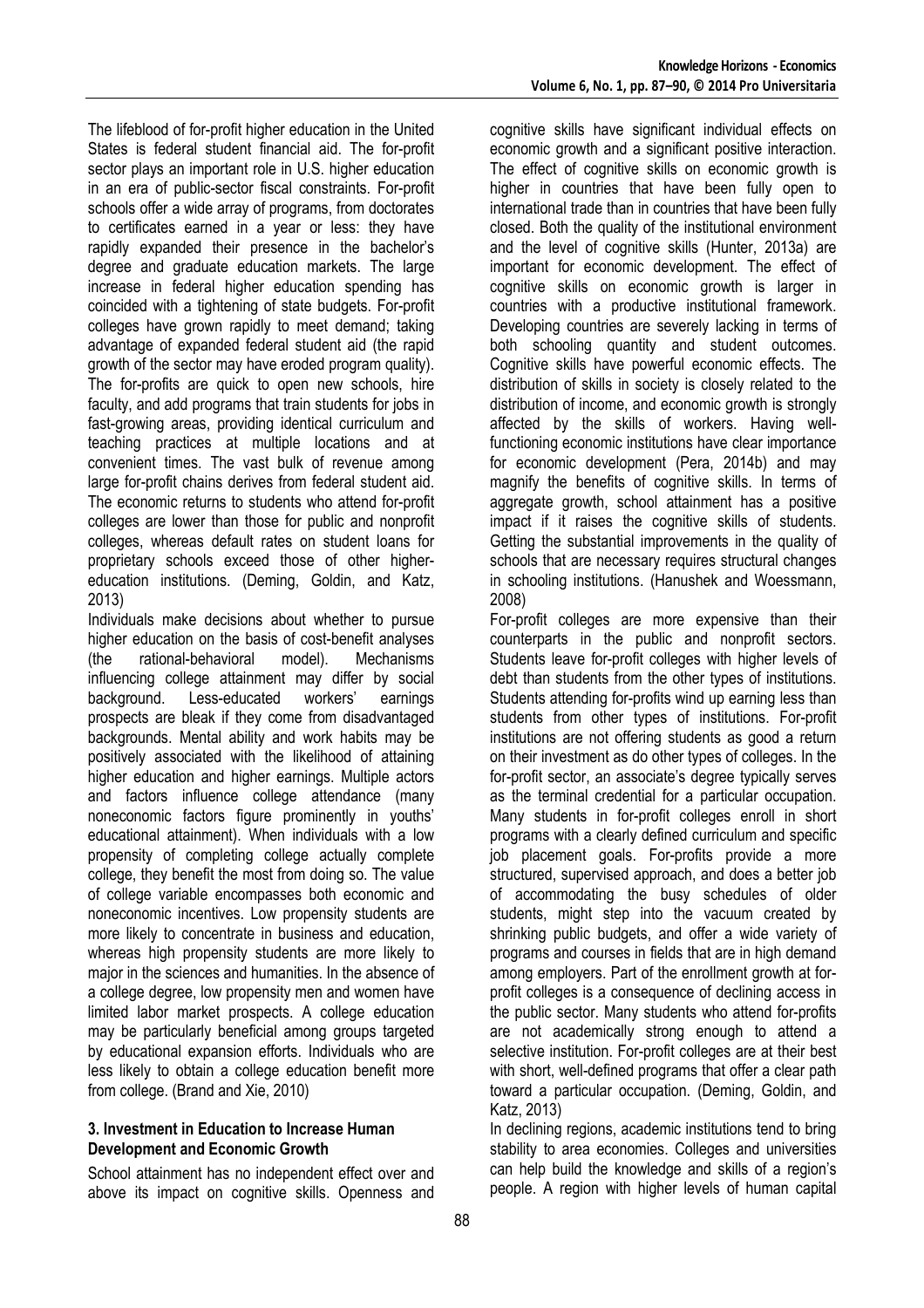has greater amounts of economic activity and more rapid economic growth, its workers being more productive and earning higher wages. The knowledge and new technologies created through research activities (Nicolăescu, 2013b) at colleges and universities can help local businesses grow. Higher levels of economic activity may be driving an increase in human capital levels if highly skilled people are attracted to productive places. Higher levels of human capital in a region (Pera, 2014a) can contribute to higher levels of economic activity increasing individuallevel productivity and the generation of ideas. The geographic concentration of human capital facilitates "knowledge spillovers." Colleges and universities employ a large number of high-skilled workers; can increase the supply of human capital by producing skilled labor, whereas much of the research and development (R&D) activity in the United States occurs at colleges and universities. Insufficient local demand for human capital may inhibit new graduates' ability to find a job. Migration plays an important role in the geographic distribution of human capital across the nation. Areas that produce more degrees generally have a larger stock of human capital. (Abel and Deitz, 2012)

## **4. The Role of Education in Promoting Economic Well-being**

Income change (CINC) is significantly and positively related to education change (CHED) (a one percent increase in education increases income by 0.3 percent in West Virginia). A one percent change in income growth increases educational growth by 1.7 percent. High income in a county may lead to more savings and investment which increases education opportunities, and may also lead to improved educational facilities (with unemployment and poverty people may tend to be less educated). Growth in population (CPOP) has a negative relationship with education change (higher educated people tend to control family size). Higher investment on education occurs with higher income level. Increasing education change (CHED) decreases population growth in West Virginia, and education in 2000 (EDUBASE) has a negative relationship with population change. Lower income and education with unemployment may lead to bigger family sizes of West Virginia. Education and income growth are positively related in West Virginia. (Bashir, Herath, and Gebremedhin, 2013) Many growth relationships are quite sensitive to the countries included and time period of analysis. Neither the increase nor the initial level of higher education has a statistically significant relationship with growth rates (Zaharia *et al*., 2013) both in the OECD and worldwide. Levels of technical skills at the end of compulsory education matter,

whereas the employment of higher level technical skills is also a strong predictor of growth. Mass higher education may lead to higher growth (Makó and Mitchell, 2013), depending on the skills produced by an expanding tertiary sector and their (under) utilization in the jobs available to increasing numbers of graduates. (Holmes, 2013)

Colleges and universities require human capital to produce higher education degrees. An increase in degree production can result in a permanent shift in a region's human capital stock. The supply side of the labor market and differences in the demand for human capital (Hunter, 2013b) matter in determining a region's stock of human capital. Colleges and universities can help raise a region's human capital levels by supplying local graduates and by conducting research activities. Highly localized spillovers between academic research and innovative economic activity can alter the composition of local labor markets by increasing the demand for specialized skills and by attracting new businesses. Universities may use local businesses to develop (Hunter, 2013c) and commercialize products that result from their research activities. Researchoriented colleges and universities are more likely to facilitate spillovers into the local economy. Places that are more research intensive also tend to have a larger stock of human capital. Academic R&D's spillover benefits to local business activity (Nicolăescu, 2013a) depend on support from an area's economic environment and infrastructure. Increasing the demand for skilled labor through academic R&D activities has a larger causal effect on local human capital levels than does an expansion in the supply of local graduates. The U.S. economy has shifted away from manufacturing and the distribution of goods toward the production of knowledge and ideas. Higher education institutions can play a vital role in local economic development. Enhancing the research dimension of local colleges and universities can promote spillovers into the local economy. (Abel and Deitz, 2012)

# **5. Conclusions**

The overall results provide strong evidence for the impact of human capital on a region's economic performance, the effect of improvements in achievement on school attainment, the sluggish growth in state funding for public institutions, and the fundamental role of cognitive skills on the operations of international economies. As a result of these earlier research findings, this study sought to determine the underlying behavior of individuals in terms of their investments in developing skills, government expenditures on investment in education for human capital formation, and the human capital accumulation as a source of economic growth.